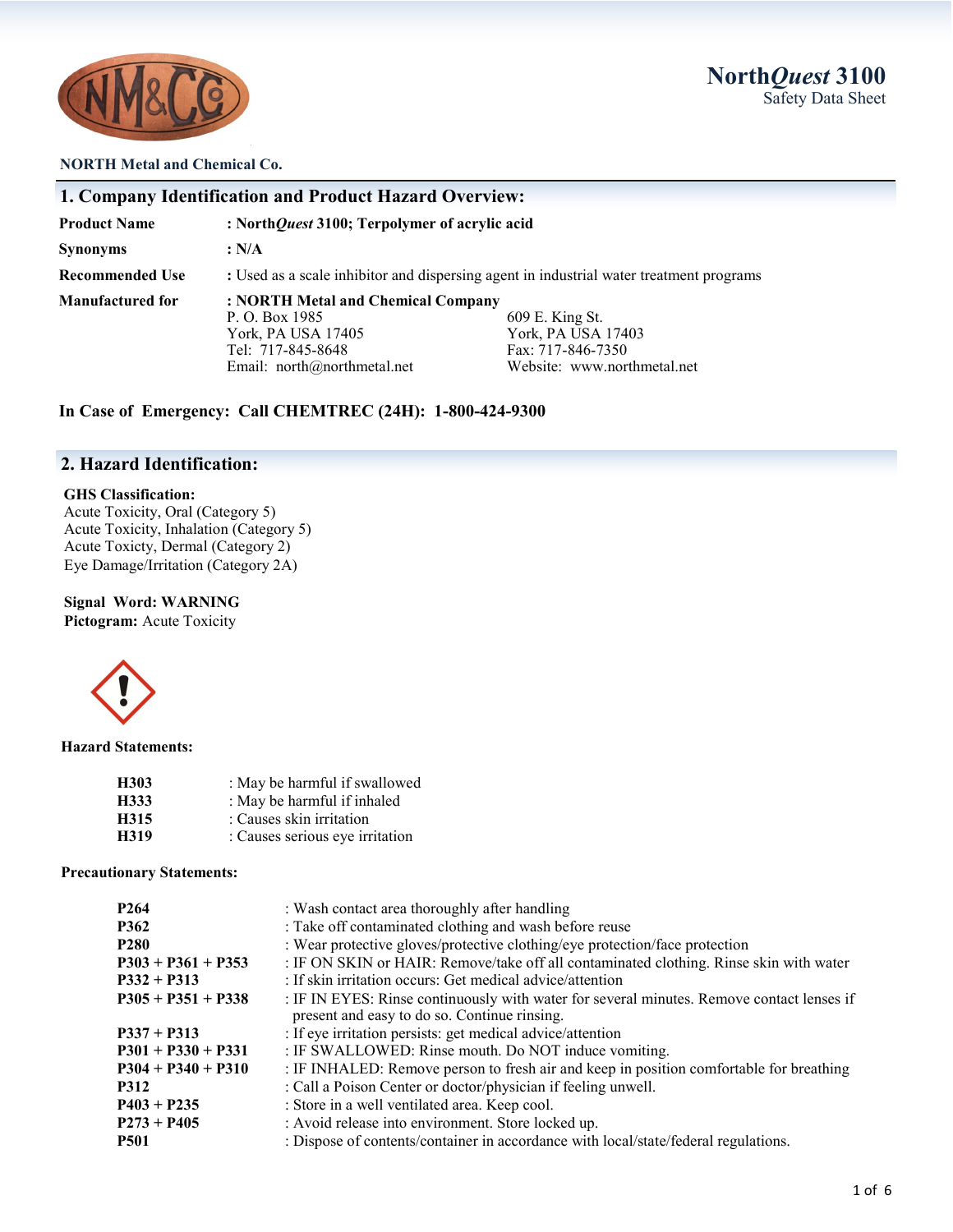# **3. Composition/Information on Ingredients:**

**Chemical Name : North***Quest* **3100,** Terpolymer of acrylic acid

**Chemical Family :** Acrylic-based terpolymer

**Chemical Formula :** Not applicable

| Substance:                 | <b>CAS Number:</b> | Hazard                       | Compo. $(\% )$ |
|----------------------------|--------------------|------------------------------|----------------|
| Terpolymer of acrylic acid | 40623-75-4         | Acute Oral Toxicity (Cat. 4) | Proprietary    |
| Water                      | 7732-18-5          |                              | Proprietary    |

# **4. First Aid Measures:**

**Inhalation:** If safe to do so, remove individual from further exposure. Keep warm and at rest. If cough or other symptoms develop, call doctor/poison center immediately.

**Skin:** Flush with running water for 15 minutes. If irritation persists, get medical aid.

**Eye Contact:** Flush with running water for at least fifteen minutes. If irritation persists, get medical aid.

**Ingestion:** If the product is swallowed, first rinse mouth with water. Call doctor/physician/poison center immediately. Do NOT induce vomiting. Never give anything by mouth to an unconscious person. If person vomits, place them in recovery position so the vomit does not enter the lungs.

**PPE for first responders:** Gloves and safety goggles highly recommended.

| <b>5. Fire Fighting Measures:</b>              |                                                                                                        |  |
|------------------------------------------------|--------------------------------------------------------------------------------------------------------|--|
| Flash Point $(°C)$ :                           | Above $100 \text{ °C}/212 \text{ °F}$ .                                                                |  |
| <b>Flammable Limits:</b>                       | Not applicable.                                                                                        |  |
| <b>Auto ignition Temp.:</b>                    | Not applicable.                                                                                        |  |
| <b>Flammable Class:</b>                        | Not applicable.                                                                                        |  |
| <b>General Hazard:</b>                         | Evacuate personnel downwind in-order to avoid inhalation of irritating and/or harmful fumes and smoke. |  |
| <b>Extinguishing Media:</b><br>resistant foam. | Carbon dioxide, extinguishing powder or water spray. Fight larger fires with water spray or alcohol-   |  |

## **Hazardous Combustion Products : Carbon oxides, sulfur oxides and nitrogen oxides.**

**Fire Fighting Procedures :** This product is a non-flammable substance. However, hazardous decomposition and combustionproducts such as carbon and sulfur oxides are formed if product is burning. Material can splatter above 100°C/212°F. Cool exposed containers with water spray to prevent over heating. Dry residue of the product may also burn.

Fire Fighting Equipment : Respiratory and eye protection are required for fire fighting personnel. Full protective equipment (bunker gear) and self-contained breathing apparatus (SCBA) should be used for all indoor fires and any significant outdoor fires. Evacuate area and fight fire from safe distance or a protected location. Move fire-exposed containers, if allowable without sacrificing the safety of the firefighters. If possible, firefighters should control run-off water to prevent environmental contamination.

**Sensitivity to Static Discharge:** Not sensitive.

**Sensitivity to Mechanical Impact:** Not sensitive.

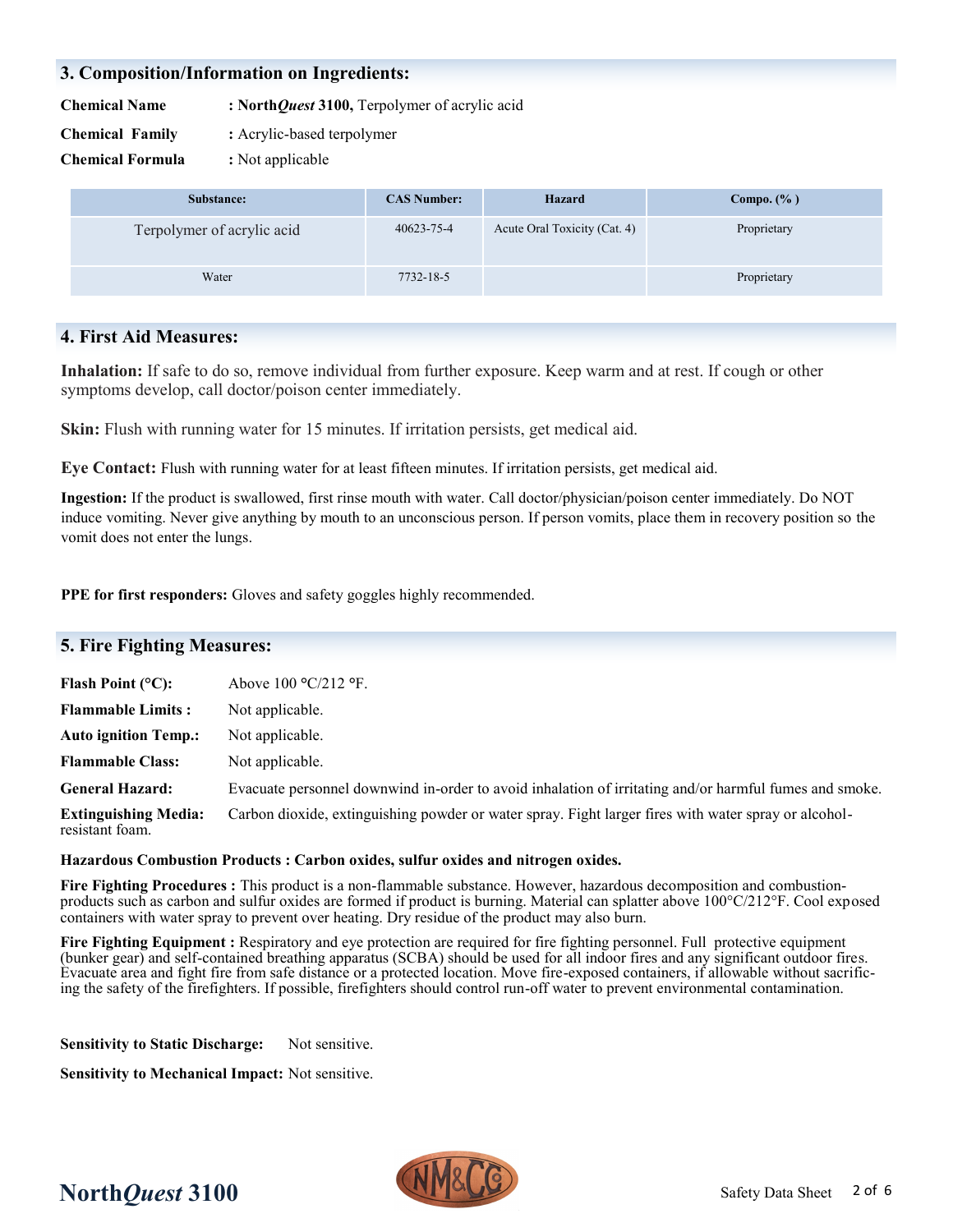# **6. Accidental Release Measures:**

#### **Protective Gear for Personnel:**

**For Small Spill :** Safety glasses or chemical splash goggles, chemically resistant gloves (rubber/latex), chemically resistant boots, and any appropriate body protection to minimize direct contact to the skin.

For Large Spill : Triple gloves (rubber and nitrile over latex), chemical resistant suit, boots, hard hat, full face mask/an air purifying respirator (NIOSH approved). Self contained breathing apparatus must be worn in situations where fumigant gas generation and low oxygen levels are a consequence of contamination from the leak.

#### **Spill Clean-up Procedures:**

**For Small Spill:** In the event of a small spill, the leak should be contained with an absorbent pad and placed in a properly labeled waste disposal container immediately. Clean the spill area with water. Do not let chemical/waste enter the environment.

**For Large Spill:** In the event of a large spill, contain the spill immediately and dispose according to state, federal, and local hazardous waste regulation. Do not let chemical/waste enter the environment.

#### **Environmental Precaution:**

| Water spill:        | Use appropriate containment to avoid run off or release to sewer or other waterways. |
|---------------------|--------------------------------------------------------------------------------------|
| Land spill:         | Use appropriate containment to avoid run off or release to ground.                   |
| General precaution: | Remove containers of strong acid and alkali from the release area.                   |

**Release Notes :** If spill could potentially enter any waterway, including intermittent dry creeks, contact local authorities.

## **7. Handling and Storage:**

**Handling:** Avoid contact with eyes, skin, or clothing. Do not taste or swallow. Do not inhale vapor or mist. Use with adequate ventilation. For industrial use only! Keep away from sources of ignition. Wash Hands thoroughly with soap after handling product. Remove contaminated clothing and protective equipment before entering eating areas.

**Storage:** Store in a cool, dry well-ventilated area. Keep containers closed when not in use. Keep product isolated from incompatible materials/conditions such as freezing temperatures. Empty containers retain vapor and material residue. Observe all recommended safety precautions until container is cleaned, reconditioned or destroyed. Do not store with acids, alkalis, and oxidizing agents. Keep away from food, drink and animal feeding.

## **8. Exposure Controls and Personal Protection:**

**Engineering Controls:** Good general ventilation should be used. Ventilation rates should be matched to conditions. If applicable, use process enclosures, local exhaust ventilation, or other engineering controls to maintain airborne levels below recommended exposure limits. If exposure limits have not been established, maintain airborne levels to an acceptable level. Eye wash facilities and emergency shower must be available when handling this product.

#### **Personal Protective Equipment:**

**Eyes and face:** Wear safety glasses with side shields or goggles when handling this material. OSHA Standard - 29 CFR 1910.133 or ANSI Z87.1– 2010

**Skin:** Avoid direct contact with skin. Wear chemically resistant gloves, apron, boots or whole bodysuit when handling this product. OSHA Standard - 29 CFR1910.138

**Respiratory:** Avoid breathing vapor or mist. Use NIOSH approved respiratory protection equipment when air borne exposure is excessive. If used, full face-piece replaces the need for face shield and/or chemical goggles. Consult the respirator manufacturer to determine the appropriate type of equipment for a given application. OSHA Standard CFR 1910.134

**Work Hygienic Practices:** Facilities storing or using this material should be equipped with emergency eyewash, and a safety shower. Good personal hygiene practices should always be followed.

#### **Exposure Controls:**

| Component:                 | OSHA STEL | OSHA PEL | ACGIH TLV | <b>ACGIH STEL</b> |
|----------------------------|-----------|----------|-----------|-------------------|
| Terpolymer of Acrylic Acid | N/A       | N/A      | N/A       | N/A               |

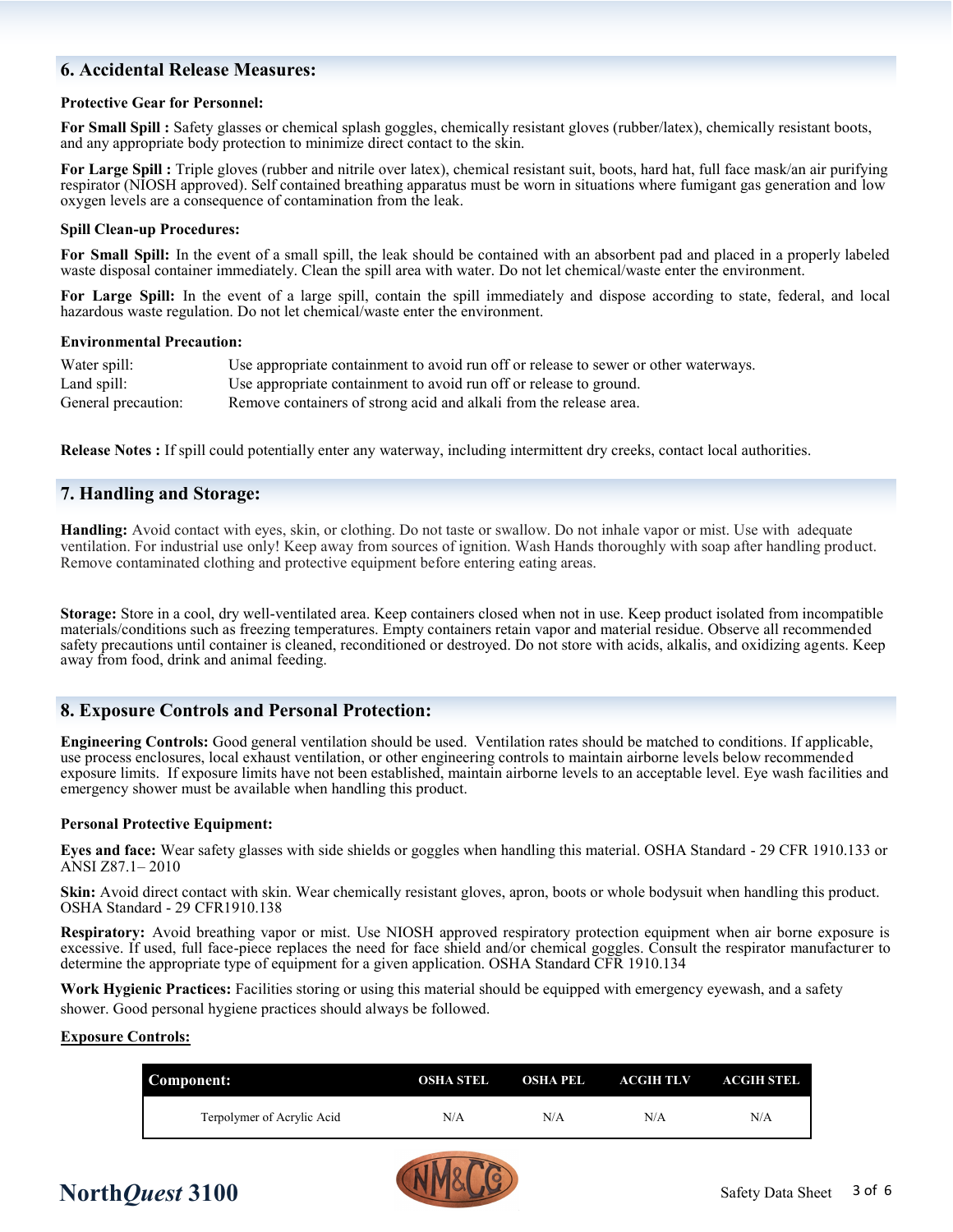# **9. Chemical and Physical Properties:**

| Appearance            | : Clear Liquid                           | <b>Decomposition Temp.</b>   | : Not available               |
|-----------------------|------------------------------------------|------------------------------|-------------------------------|
| Odor                  | : Characteristically Polymer             | <b>Evaporation Rate</b>      | : Not available               |
| <b>Odor threshold</b> | : Not available                          | Flammability                 | : Not flammable               |
| Color                 | : Colorless to pale yellow               | <b>Upper Explosive Limit</b> | : Not available               |
| pH (1% Solution)      | : 2.0 - 3.5 @ 20 $^{\circ}$ C            | <b>Vapor Pressure</b>        | : $3.2$ kPa $@25$ °C          |
| <b>Melting Point</b>  | : Not available                          | <b>Vapor Density</b>         | : Not available               |
| <b>Freezing Point</b> | $: < 0$ <sup>o</sup> C                   | <b>Specific Gravity</b>      | : $1.150 - 1.250$ g/cm3@25°C  |
| <b>Boiling Range</b>  | $: > 100^{\circ}C$                       | <b>Solubility</b>            | : Completely Soluble in water |
| <b>Flash Point</b>    | $:$ > 100 $^{\circ}$ C, 212 $^{\circ}$ F | <b>Partition Coefficient</b> | : Not available               |
| <b>Viscosity</b>      | $: 750 \text{ cps max}$                  | <b>Auto Ignition Temp.</b>   | : Not available               |

# **10. Stability and Reactivity:**

| <b>Stability</b>           | : The product is stable under normal ambient conditions of temperature and pressure.                                                                                |
|----------------------------|---------------------------------------------------------------------------------------------------------------------------------------------------------------------|
| Polymerization             | : Polymerization may occur at higher temperatures.                                                                                                                  |
| <b>Hazardous</b>           | Decomposition Products: Thermal decomposition may yield acrylic monomers and hydrocarbons. Fire/burning of the product<br>may yield toxic fumes of carbon oxides.   |
|                            | <b>Incompatible Materials</b> : Strong alkalis, amines, nitrites, sulfites, reducing agents, oxidizing agents.                                                      |
| <b>Conditions to Avoid</b> | : Avoid exposure to extreme temperatures, contact with incompatible chemicals, uncontrolled contact<br>with accelerants. Protect from freezing and temps above 65°C |

# **11. Toxicological Information:**

**Toxicity Data:** Toxicity studies have not been conducted on this material and no toxicological information was obtained in a comprehensive search of available scientific literature. However data on similar product (Polyacrylic acid—CAS 9003-01-4) are summarized below.

| <b>Acute Toxicity:</b> |                |                                                                                                |
|------------------------|----------------|------------------------------------------------------------------------------------------------|
|                        | Oral $LD_{50}$ | $\div$ 5,000 mg/kg (OECD Guideline 401)                                                        |
|                        |                | Dermal LC <sub>50</sub> : > 5000 mg/kg (Rabbit) (Values used for a chemically similar product) |
|                        |                | Inhalation $LD_{50}$ : No data available                                                       |
| Corrosion/Irritation:  |                |                                                                                                |
| Skin                   |                | : Irritant to the skin and mucous membranes                                                    |
| Eyes                   |                | : Irritating to the eyes                                                                       |
| <b>Sensitization:</b>  |                |                                                                                                |
|                        | Respiratory    | : No data available.                                                                           |
| <b>Skin</b>            |                | : No data available.                                                                           |
|                        |                |                                                                                                |

| : No data available. |
|----------------------|
| : No data available. |
| : No data available. |
| : No data available. |
|                      |

**Routes of Exposure** : Eyes, Skin, Inhalation **Long Term Exposure Health Effects:**

| Eyes       | : No data available |
|------------|---------------------|
| Skin       | : No data available |
| Inhalation | : No data available |
| Ingestion  | : No data available |



# **North***Quest* **3100** Safety Data Sheet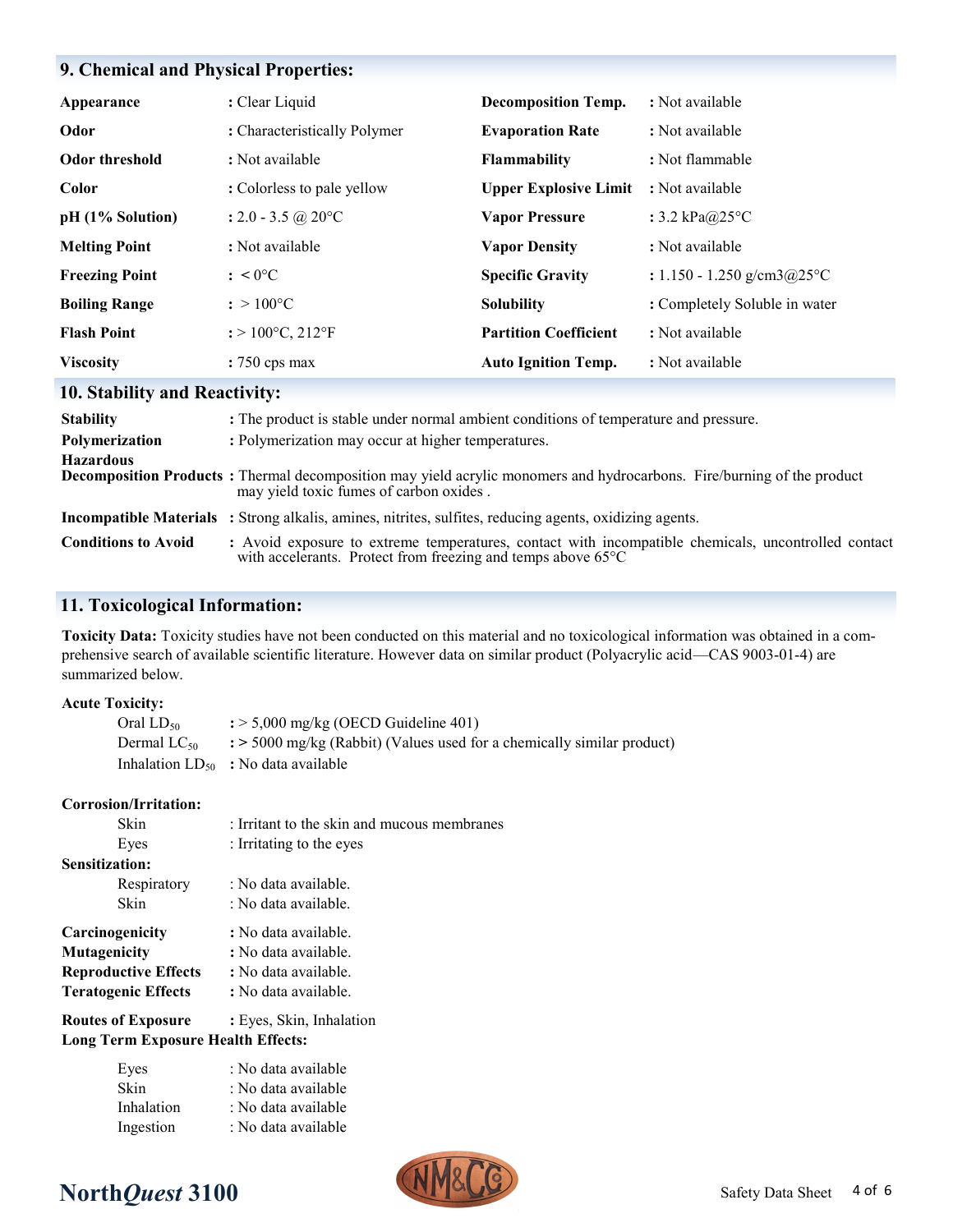# **12. Ecological Information:**

**All work practices must be aimed at eliminating environmental contamination. Do not allow undiluted product or large quantities to enter ground water or sewage systems. Release of large amounts of this product into aquatic environments may lead to a decrease in pH, which can be harmful to aquatic organisms.**

| <b>Biodegradability</b>                                 | : This product is partially biodegradable. Significant residue remains.                                                                       |  |  |
|---------------------------------------------------------|-----------------------------------------------------------------------------------------------------------------------------------------------|--|--|
| <b>Bioaccumulative</b><br><b>Potential</b>              | : No data available.                                                                                                                          |  |  |
| <b>Terrestrial Ecotoxicity</b>                          | : This material may be harmful or fatal to contaminated plants or animals, especially if large volumes are<br>released into the environments. |  |  |
| <b>Aquatic Ecotoxicity</b>                              | : LC <sub>50</sub> Rainbow trout 96h > 1,000 mg/L<br>: LC <sub>50</sub> Bluegill sunfish (Lepomis macrochirus) $96h > 1,000$ mg/L             |  |  |
| <b>Aquatic Invertebrates:</b>                           | $\cdot$ EC <sub>50</sub> Daphnia Magna 48h > 1,000 mg/L                                                                                       |  |  |
| <b>Mobility in Soil</b><br><b>Other Adverse Effects</b> | : No data available.<br>: No data available.                                                                                                  |  |  |

## **13. Disposal Considerations:**

| <b>Disposal Method</b>  | : Dispose of waste at an appropriate waste disposal facility according to current applicable laws and<br>regulations.                                                                                                          |
|-------------------------|--------------------------------------------------------------------------------------------------------------------------------------------------------------------------------------------------------------------------------|
| <b>For Large Spills</b> | : Contain material and call local authorities for emergency assistance.                                                                                                                                                        |
| <b>Product Disposal</b> | : Dispose of at a supervised incineration facility or an appropriate waste disposal facility according to<br>current applicable local, state and federal laws, regulations and product characteristics at time of<br>disposal. |
| <b>Empty Container</b>  | : Contaminated container should be labeled and disposed in accordance to local, state and federal laws and<br>regulations.                                                                                                     |

# **14. Transport Information:**

| <b>Regulatory</b><br><b>Information</b> | UN No. | <b>Proper Shipping Name</b> | <b>UN Class</b> | Packing<br>Group | <b>Labels</b> |
|-----------------------------------------|--------|-----------------------------|-----------------|------------------|---------------|
| <b>US DOT</b>                           | None   | Not Regulated               | None            |                  | None          |
| <b>IMDG</b>                             | None   | Not Regulated               | None            |                  | None          |
| <b>IATA</b>                             | None   | Not Regulated               | None            |                  | None          |

# **15. Regulatory Information:**

#### **U.S. FEDERAL REGULATIONS:**

**TSCA**: All components of this product are listed on the TSCA inventory.

**CERCLA**: Acrylic Acid, RQ—5000 lbs. RCRA Waste Code: U008 (2-propenoic acid)

**SARA TITLE III (EPCRA) Section 313:** No components of this product are listed.

**SARA TITLE III (EPCRA) Section 311/312:** Acute Health Hazard